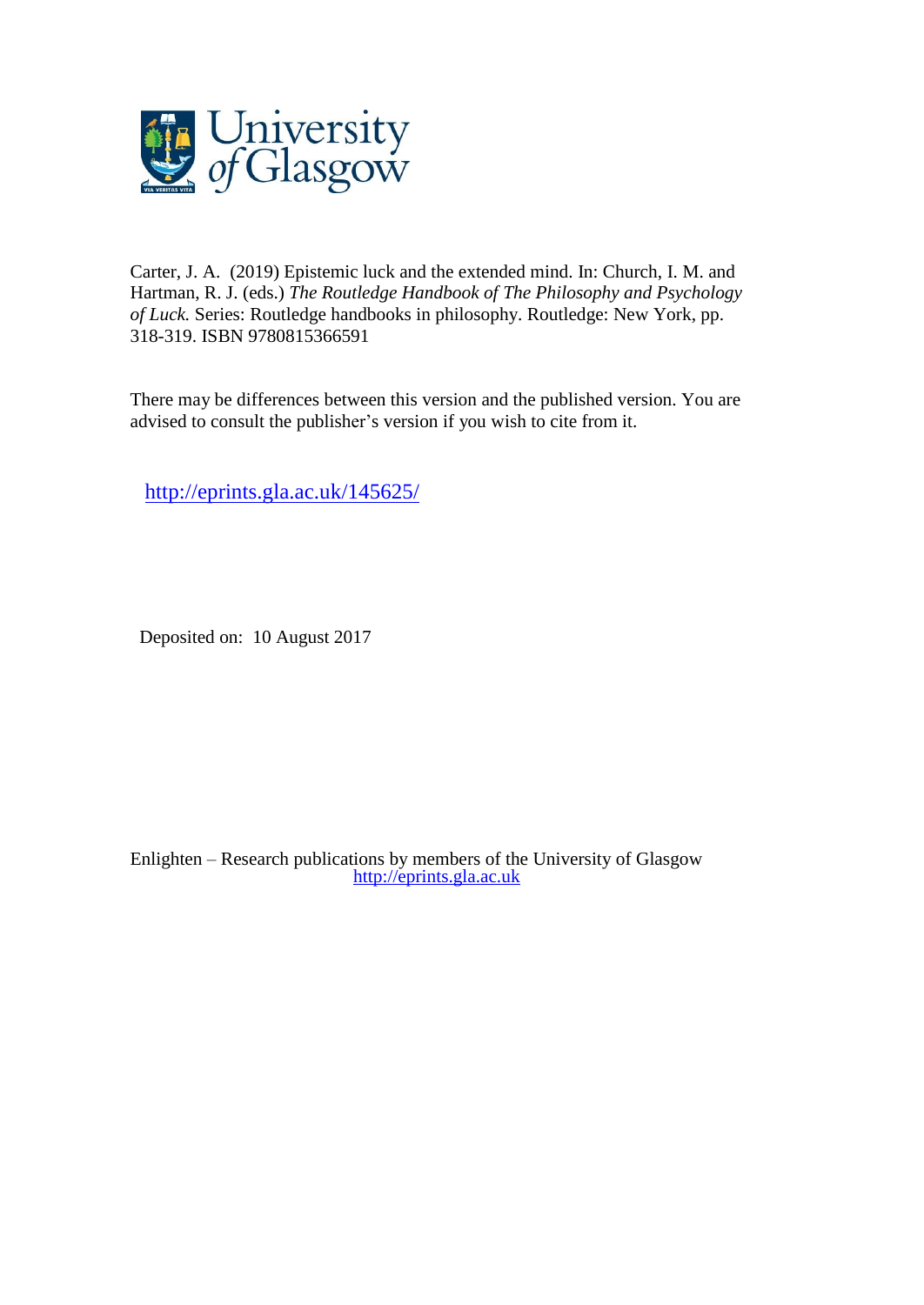#### **Epistemic Luck and the Extended Mind**

J. Adam Carter

*University of Glasgow*

[adam.carter@glasgow.ac.uk](mailto:adam.carter@glasgow.ac.uk)

*Abstract:* Contemporary debates about epistemic luck and its relation to knowledge have traditionally proceeded against a tacit background commitment to *cognitive internalism*, the thesis that cognitive processes play out inside the head. In particular, *safety-based* approaches (e.g., Pritchard 2005; 2007; Luper-Foy 1984; Sainsbury 1997; Sosa 1999; Williamson 2000) reveal this commitment by taking for granted a traditional internalist construal of what I call the *cognitive fixedness thesis*—viz., the thesis that the cognitive process that is being employed in the actual world is always 'held fixed' when we go out to nearby possible worlds to assess whether the target belief is lucky in a way that is incompatible with knowledge. However, for those inclined to replace cognitive internalism with the *extended mind thesis* (e.g., Clark and Chalmers 1998), a very different, 'active externalist' version of the cognitive fixedness thesis becomes the relevant one for the purposes of assessing a belief's safety. The aim here will be to develop this point in a way that draws out some of the important ramifications it has for how we think about safety, luck and knowledge.

#### **1. Epistemic luck, knowledge and cognitive internalism**

Most all contemporary epistemologists accept the following anti-luck platitude:

**Anti-luck platitude**: For all *S*, *p*, if *S* knows a proposition, *p*, then *S*'s belief that *p* is not (in some to-be-specified sense) 'true by luck'.

Something like the anti-luck platitude was arguably the key take-away lesson from Gettier's (1963) counterexamples, which showed (*contra* the JTB theory) that a belief could be justified and true, and yet, true by luck in a way that seems intuitively incompatible with knowledge<sup>1</sup>.

But the platitude needs some sharpening. In what sense, exactly, does knowledge require that a belief not be true by luck? We know of some very chancy events *that* they occurred, and so the antiluck platitude must be unpacked in a way that is reconcilable with this fact<sup>2</sup>. Also, we sometimes know things (improbable or not) on the basis of evidence that we could have very easily not have come across. The detective who just so happens to catch a piece of very compelling evidence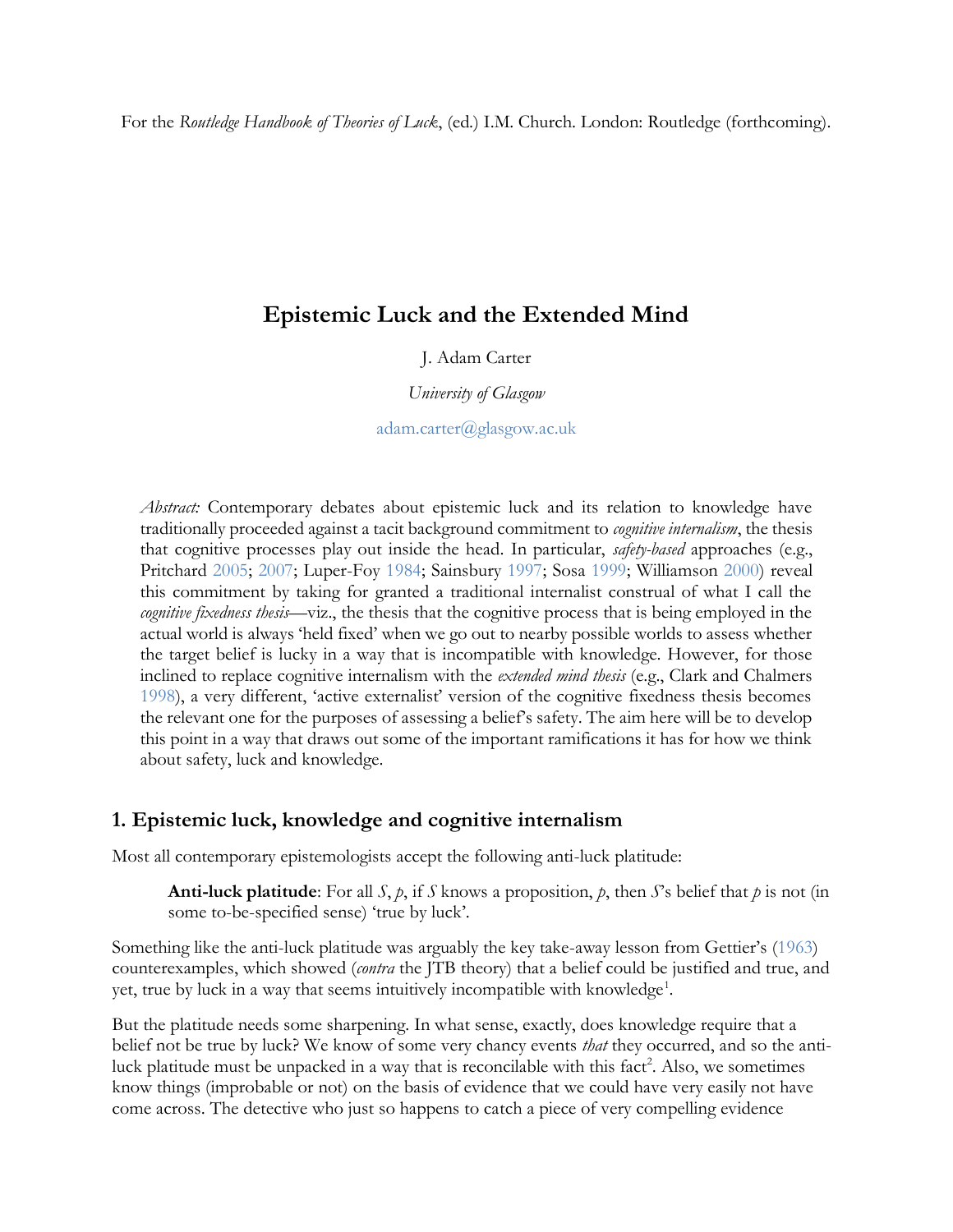blowing in the wind can come to *know* that a suspect is guilty—even when it was just a matter of luck that the evidence was acquired in the first place<sup>3</sup>.

According to Duncan Pritchard (2005), the way forward is to model the crux of the anti-luck platitude modally, in terms of a *safety condition*. This strategy, while popular, is not only way to do things<sup>4</sup>. But it's the strategy I'll focus on here. Doing so will, I hope, most clearly help to reveal how our views about the bounds of cognition can effect our thinking about epistemic luck.

First though, some quick review. Pritchard's safety strategy takes as a starting point a *modal account of*  lucky events generally speaking<sup>5</sup>. This account says that if any event is lucky, then it is an event that occurs in the actual world but which does not occur in a wide class of the nearest possible worlds where the relevant conditions for that event are the same as in the actual world. A fair lottery win counts as lucky on the modal account because in a wide class of the nearest possible worlds where the initial conditions (i.e., you buy a ticket) are the same as in the actual world, you lose.

One kind of event is true belief formation. On the modal account, *S*'s true belief that *p* is lucky in a way that is incompatible with knowledge (what Pritchard calls *veritically lucky*) if and only if *S*'s belief that  $p$  is true in the actual world  $\alpha$  but false in nearly all nearby possible worlds in which *S* forms the belief in the same manner as in  $\alpha^6$ .

A belief is defined as 'safe' when the truth of the belief is not (veritically) lucky in this way–viz. when in the nearest possible worlds in which *S* continues to form her belief about the target proposition in the same way as in the actual world, it continues to be true. We can now unpack the anti-luck platitude in terms of the notion of safety: if *S* knows a proposition, *p*, then *S*'s belief can't be 'true by luck' in the sense that *S*'s belief that *p* must be safe; put colloquially, if *S* knows that *p*, then *S couldn't easily have been incorrect* given the relevant way that *S* in fact forms her belief about whether *p*.

So far, so good. But what should count as the relevant way the individual forms the belief in the actual world? This matters. It effects what we will end up 'holding fixed' about the process employed in the actual world, when going out to nearby worlds and assessing whether the belief is true.

According to a rather naive way of thinking about this, the way you form a belief in the actual world, for the purposes of assessing the safety of a belief, is just a matter of whatever evidence for that belief you have in your possession in the actual world<sup>7</sup>. On reflection, though, this is not enough to hold fixed when looking out to other worlds. After all, the mental processes that one deploys in evaluating one's evidence could vary in reliability (perhaps dramatically<sup>8</sup>) across cases where the evidence one has remains exactly same. Accordingly, if on the safety account we don't at least hold fixed the mental processes one employs in the actual world in forming her belief, when moving out to possible worlds, we'd would no way of accounting for why (for example), for two individuals who have the same evidence, the person who haphazardly evaluates that evidence but luckily draws the right conclusion fails to know, while the person who reads the evidence unimpeachably and draws the right conclusion does not.

The foregoing suggests a plausible corollary to a safety condition on knowledge—call it the *cognitive fixedness thesis*.

**Cognitive fixedness thesis:** For all *S*, *p*, and cognitive process  $\phi$ , if  $\phi$  is a cognitive process that *S* employs in the actual world in forming her *p*-belief, then, in evaluating the safety of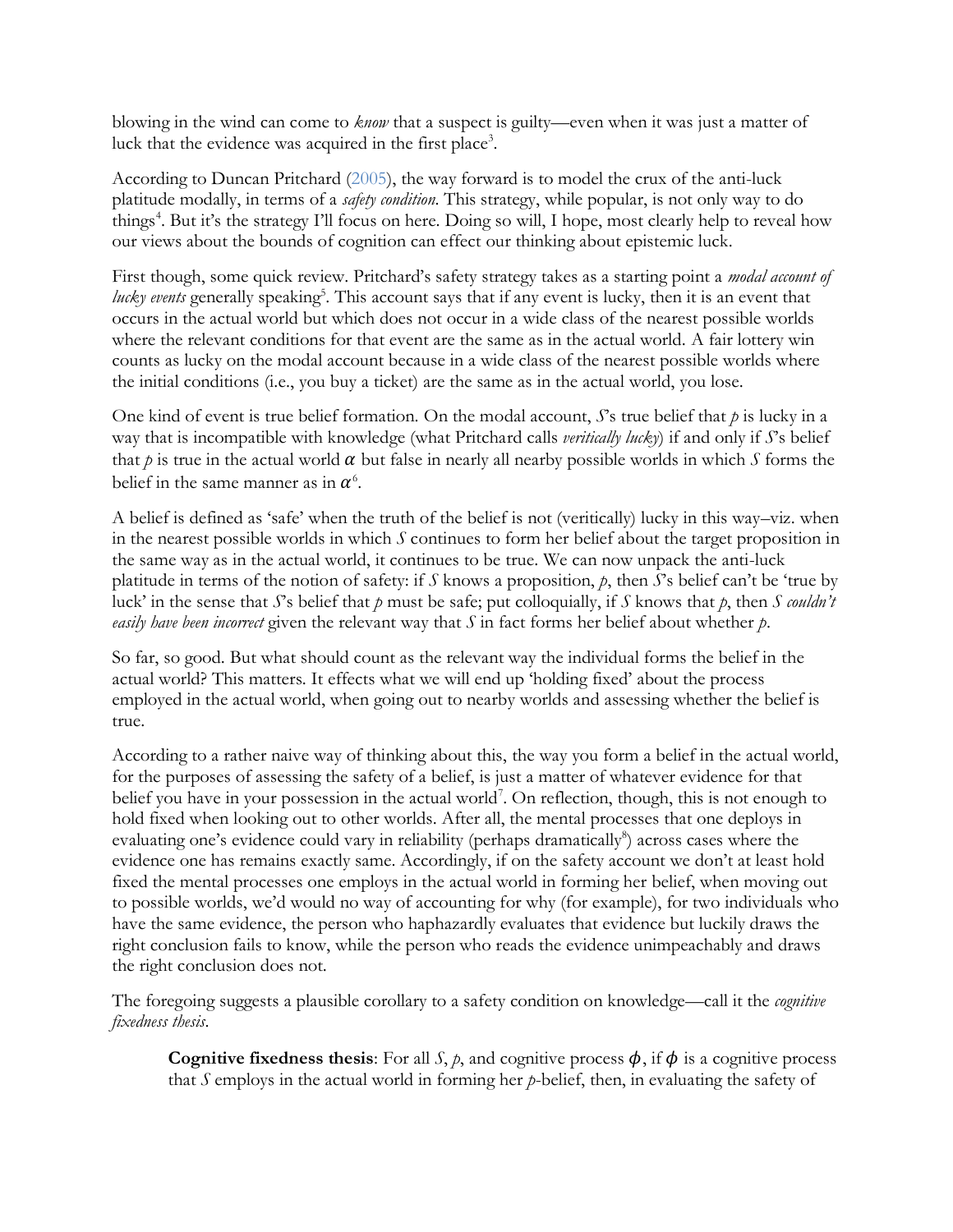*S*'s *p*-belief,  $\phi$  must be held fixed when we go out to near-by possible worlds to assess whether *S*'s *p*-belief remains true.

For example, in the following diagram, suppose *AW* is the actual world, and let *A*, *B*, *C*, and *D* be close nearby worlds to the actual world *AW*. Cognitive fixedness tells us that if an individual *S* at *AW* employs a cognitive process (*CP*) in her belief that *p* in *AW*, then when we look to *A*, *B*, *C* and *D* to assess whether *S*'s belief remains true in these nearby worlds, we must also suppose that *CP* is the cognitive process that *S* employs in *A*, *B*, *C* and *D*, rather than any other cognitive process.



Crucially, *without* cognitive fixedness assumed to be in play, the safety account would be open to allowing cases where the cognitive process that's *actually* used by an agent in forming the target belief is treated as not part of the relevant way she forms her belief in the actual world, and consequently, the account would end up generate implausible results—e.g., that whether one was drunk when drawing an inference could potentially not matter for determining whether her belief is safe.

Interestingly, there are potentially conflicting ways to interpret the cognitive fixedness thesis, depending on how we think about what actually *counts* as the cognitive process one employs. The received view on this matter, *cognitive internalism* (e.g., Adams and Aizawa 2001; 2008; 2010) says the following:

**Cognitive internalism**: An individual's mind is (in short) in her head; cognitive processes (e.g., memory, inference, introspection, etc.) are exclusively intracranial processes, which play out inside the head.

The cognitive fixedness thesis, paired with a background commitment to cognitive internalism, gives us a more explicit version of the cognitive fixedness thesis, according to which:

**Cognitive fixedness thesis (internalism):** For all  $S$ ,  $p$ , and *intracranial cognitive process*  $\phi_I$ , if  $\phi_I$  is a cognitive process that *S* employs in the actual world in forming her *p*-belief, then, in evaluating the safety of  $S$ 's p-belief,  $\phi_I$  must be held fixed when we go out to near-by possible worlds to assess whether *S*'s *p*-belief remains true.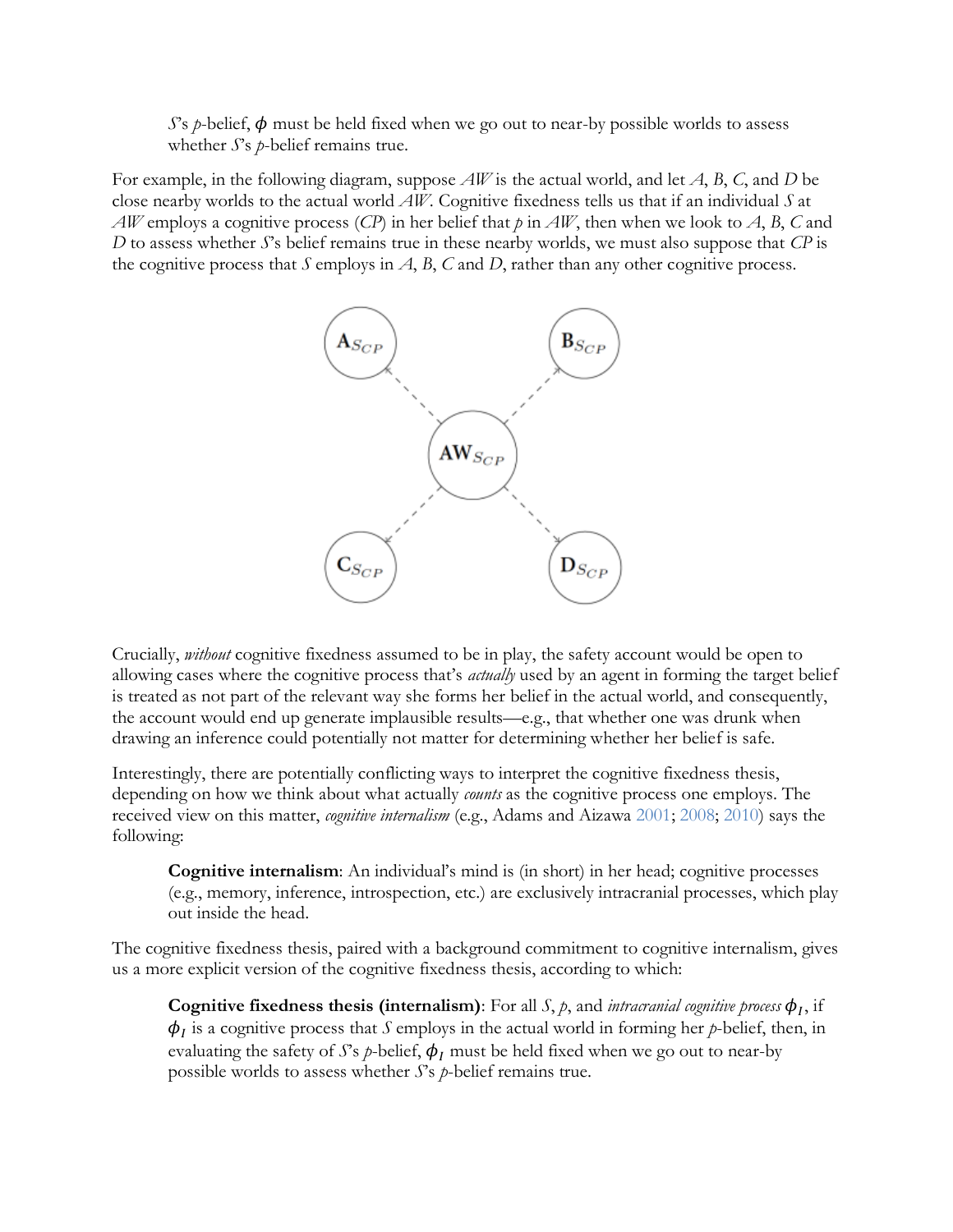Cognitive internalism, however, has become increasingly controversial in recent philosophy of mind and cognitive science<sup>9</sup>. In the next section, I will briefly sketch a more inclusive picture of a cognitive process—one that owes in a large part to work by Clark and Chalmers (1998)—and on this basis, consider an 'extended mind friendly' interpretation of the cognitive fixedness thesis and show how this thesis interfaces in surprising ways with knowledge, luck and safety.

#### **2. Safety, cognitive fixedness and active externalism**

Consider at this point the following case, due to Clark and Chalmers (1998):

Otto suffers from Alzheimer's disease, and like many Alzheimer's patients, he relies on information in the environment to help structure his life. Otto carries a notebook around with him everywhere he goes. When he learns new information, he writes it down. When he needs some old information, he looks it up. For Otto, his notebook plays the role usually played by a biological memory.

Upon considering such a case, one might be inclined to think something along the following lines: 'It's almost as if Otto's memory is in his notebook, not his head!' After all, Otto in the above case is using the notebook to store and retrieve information, which is what we ordinarily use our biomemory to do.

What proponents of the extended mind thesis insist is that Otto's memory really is outside his head—*literally*—viz., that his memory process criss-crosses the boundaries between Otto's brain and the the world, so as to include the notebook as part of the memory process. As Clark and Chalmers put it, in terms of a parity insight:

**Parity Principle**: If, as we confront some task, a part of the world functions as a process which, were it to go on in the head, we would have no hesitation in accepting as part of the cognitive process, then that part of the world is part of the cognitive process. (Clark & Chalmers 1998: 8)

Clark and Chalmers' rationale for this inclusive way of thinking about what to include as part of a cognitive process is aimed at safeguarding against bioprejudice—viz., giving undue consideration to things like material constitution and location when delineating cognitive processes. As they put it:

[...][T]he notebook plays for Otto the same role that memory plays for Inga; the information in the notebook functions just like the information [stored in Inga's biological memory] constituting an ordinary non-occurrent belief; it just happens that this information lies beyond the skin<sup>10</sup> (Clark & Chalmers 1998, 13).

As Clark and Chalmers appraise the situation, Otto's memory process is a transcranial process that includes his notebook; and furthermore, Otto's memories are stored in his notebook no less than our memories are stored in biomemory. And just as, in ordinary circumstances, we are credited with non-occurrent beliefs in virtue of information that is stored in biomemory, Otto is credited with non-occurrent beliefs in virtue of information that is stored in his extended memory, i.e., the notebook. In this respect, Otto's mind is literally extended; it supervenes on parts of the world outside his skin and skull.

Clark and Chalmers' embracing of the extended mind is of course at tension with cognitive internalism. Call the denial of cognitive internalism *cognitive externalism*—viz., the denial of the claim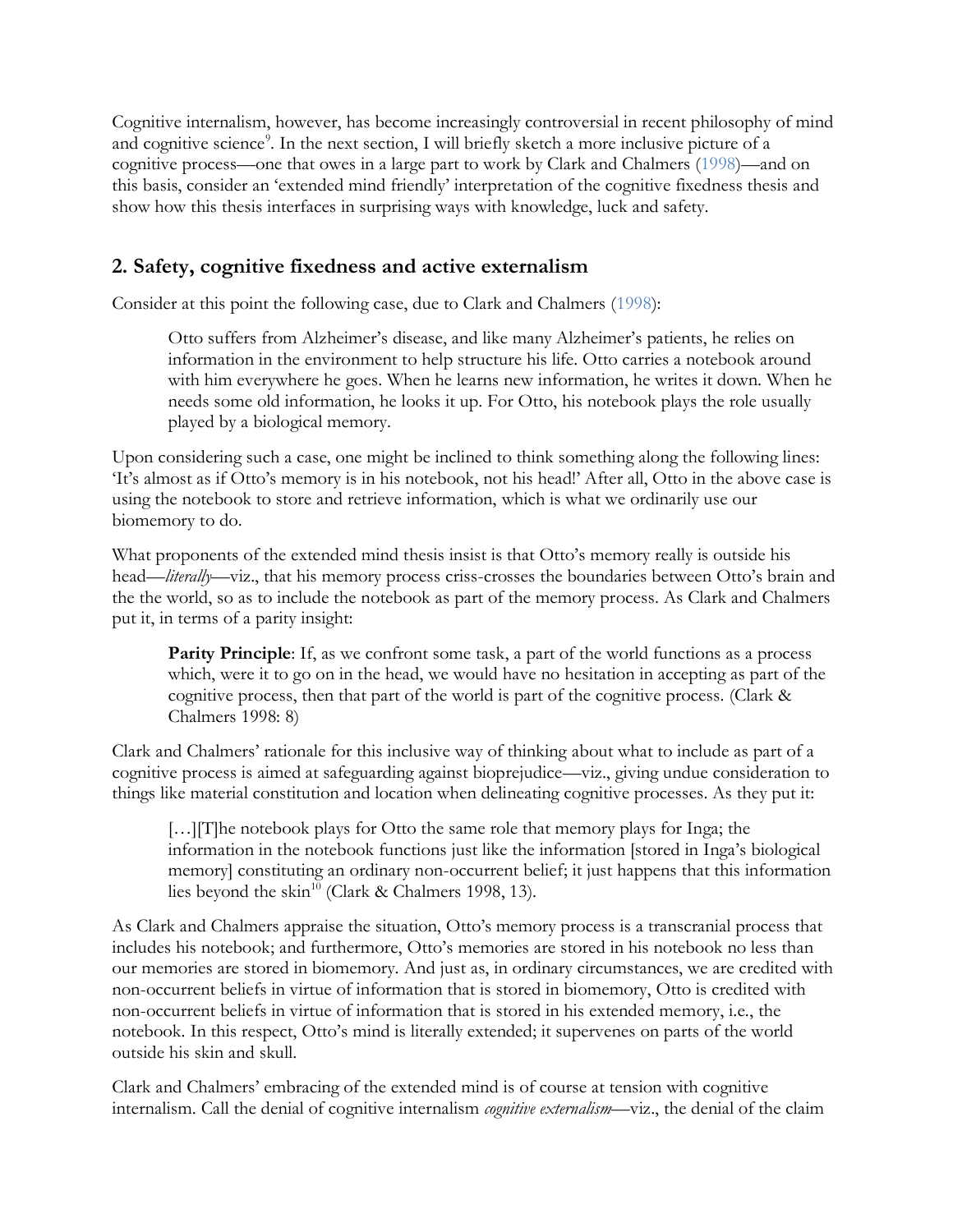that (in short) necessarily, cognitive processes have intracranial material realisers. Clark and Chalmers' extended mind thesis entails cognitive externalism, though this entailment is asymmetrical<sup>11</sup>.

For our purposes, what matters presently is this: if we think about what literally *counts* as part of a cognitive process in an externalist rather than an internalist fashion, then the familiar internalist unpacking of the cognitive fixedness thesis is no longer viable. Rather, what will be needed is an externalist gloss of the cognitive fixedness thesis, according to which:

**Cognitive fixedness thesis (externalism):** For all *S*, *p*, and *transcranial cognitive process*  $\phi_T$ , if  $\phi_T$  is a cognitive process that *S* employs in the actual world in forming her *p*-belief, then, in evaluating the safety of  $S$ 's *p*-belief,  $\phi_T$  must be held fixed when we go out to near-by possible worlds to assess whether *S*'s *p*-belief remains true.

To get a feel for how the externalist cognitive fixedness thesis will have a bearing on which beliefs count as safe, consider the following variation on Clark and Chalmers' case of Otto, due to Carter (2013):

*Notebook Jokester*: Otto consults his notebook to determine when his doctor's appointment was today, and finds the correct time, noon, written in the book. Unbeknownst to Otto, his notebook had been stolen by a jokester, who fudged with the times of Otto's other appointments that day, changing them all back an hour. The jokester, however, overlooked the doctor's appointment, leaving the original and correct time intact<sup>12</sup>.

Against a background commitment to cognitive internalism, the state and qualities of Otto's notebook (e.g., what is written in the book, whether certain pages are missing) are the sort of thing that could vary across possible worlds along with other aspects of Otto's environment. After all, by the internalist cognitive fixedness thesis, what we are obligated to hold fixed across worlds is just the intracranial cognitive process Otto employs in the actual world, a process that does not include the qualities of the notebook he consults. The safety theorist operating with an internalist fixedness principle accordingly can allow that in some near-by worlds, the jokester changes the entry in Otto's notebook that corresponds with his doctor's appointment. And this, indeed, seems like a *prima facie* good outcome. After all, by supposing that in some near-by worlds the jokester changes the date of doctor's appointment (rather than overlooking just this one entry) we can straightforwardly account for the strong intuition in *Notebook Jokester* that the unsafety of Otto's belief undermines his knowledge; his belief could easily have been incorrect because the jokester could easily have tinkered with, rather than left alone, the doctor's appointment entry.

Things are interestingly different in *Notebook Jokester* for the 'extended mind' safety theorist who operates with a Clark/Chalmers-style externalist rather than internalist cognitive fixedness principle. Because the state of Otto's notebook is literally the state of Otto's memory, given the extended mind thesis, the state of Otto's notebook *must* be exported to all possible worlds, when—in evaluating the safety of Otto's belief—we assess whether his target belief remains true in these worlds.

But once *this* point is appreciated, a strange result materialises. Since by stipulation the jokester leaves intact Otto's correct entry specifying his doctor's appointment, the *correct entry* for the doctor's appointment is (as part of the state of the notebook, viz., the state of Otto's memory) itself exported to all worlds for the purposes of evaluating the safety of the target belief in the actual world. But this means Otto's belief in the actual world is safe! After all, in the nearest worlds (i.e., in the diagram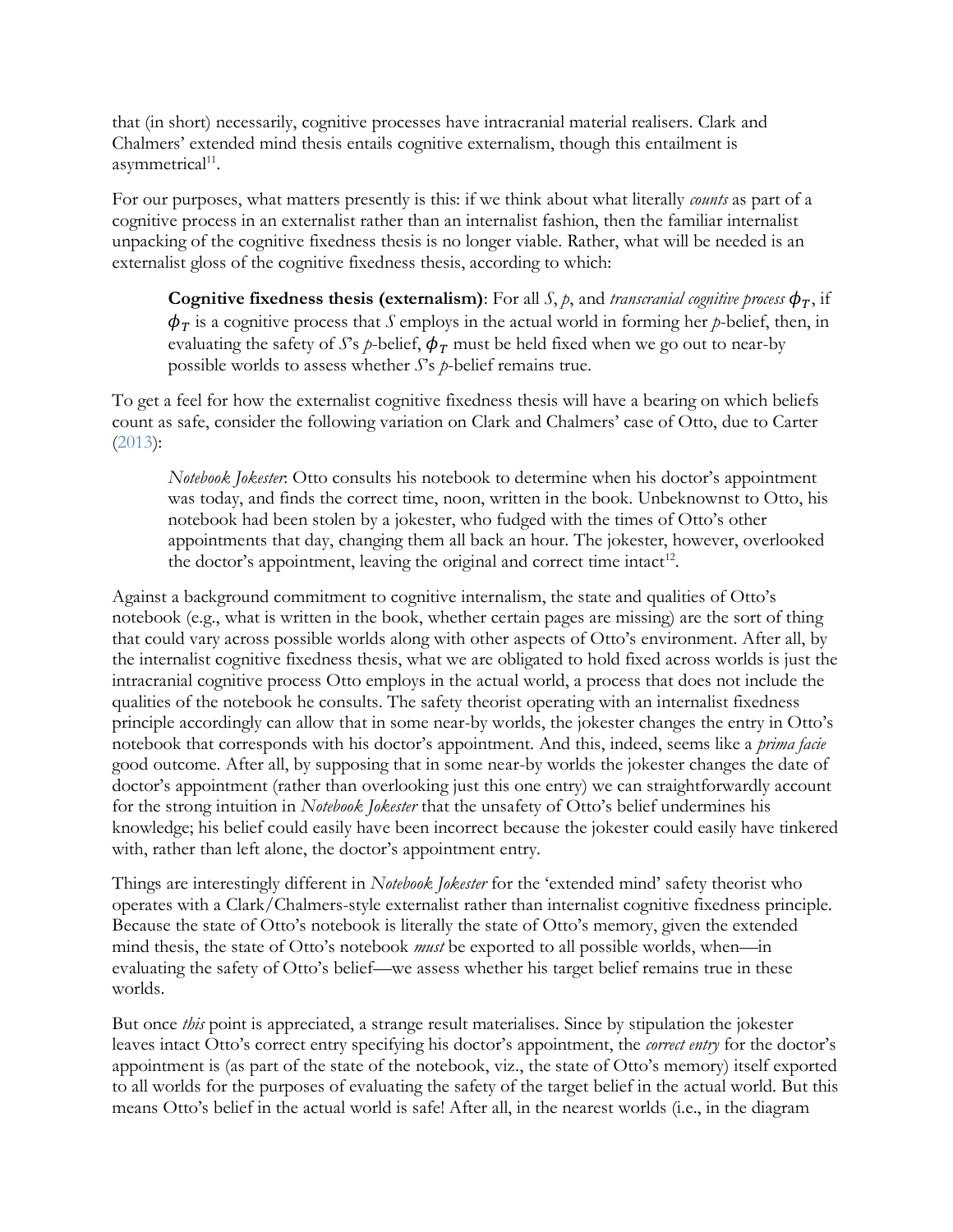below, *A*, *B*, *C*, and *D*) where Otto (O) consults his notebook as he does in the actual world, he is consulting a notebook (NB) with the *correct* time written for his doctor's appointment. And those are worlds where Otto believes truly the time of his appointment—viz., he looks right at the correct entry.<sup>13</sup>.



I noted that this is a strange result because Otto's belief is *obviously* unsafe—structurally very similar to a barn facade case. *Ex hypothesi*, in *Notebook Jokester*, the jokester really could have easily tinkered with the entry for Otto's doctor's appointment just as the jokester did with the other entries in the notebook, which would have led Otto to believe incorrectly what time the doctor's appointment was. And yet, with the externalist cognitive fixedness principle in play, the safety theorist seems forced into the awkward position of saying otherwise. As with any puzzle, something has to be rejected, but it's not clear what. To appreciate why, consider three potential salient options and their respective drawbacks:

Option 1. *Reject the extended mind thesis*. Rationale: Otto's belief is clearly unsafe. But, since safety theorists who embrace EMT should accept the extended cognitive fixedness principle, and this principle generates the results that Otto's belief is not unsafe, the extended mind thesis should go. A drawback is that this will plausibly be the last option that one already friendly to the extended mind thesis would be inclined to pursue. But more importantly, this route seems to sidestep rather than really engage with the puzzle.

Option 2. *Reject that EMT proponents should embrace the externalist cognitive fixedness principle*. Rationale: this allows one to hold on to the extended mind thesis while at the same time avoiding the impalatable result that Otto's belief is safe. A drawback, though, is that it would be unprincipled at best for the safety theorist who embraces EMT to advert to the internalist version of the cognitive fixedness principle just to achieve the result that that Otto's belief comes out unsafe. After all, the internalist version of the cognitive fixedness thesis simply makes explicit that what should be held fixed (when evaluating for safety) under the description of a 'cognitive process' are exclusively intracranial cognitive processes. But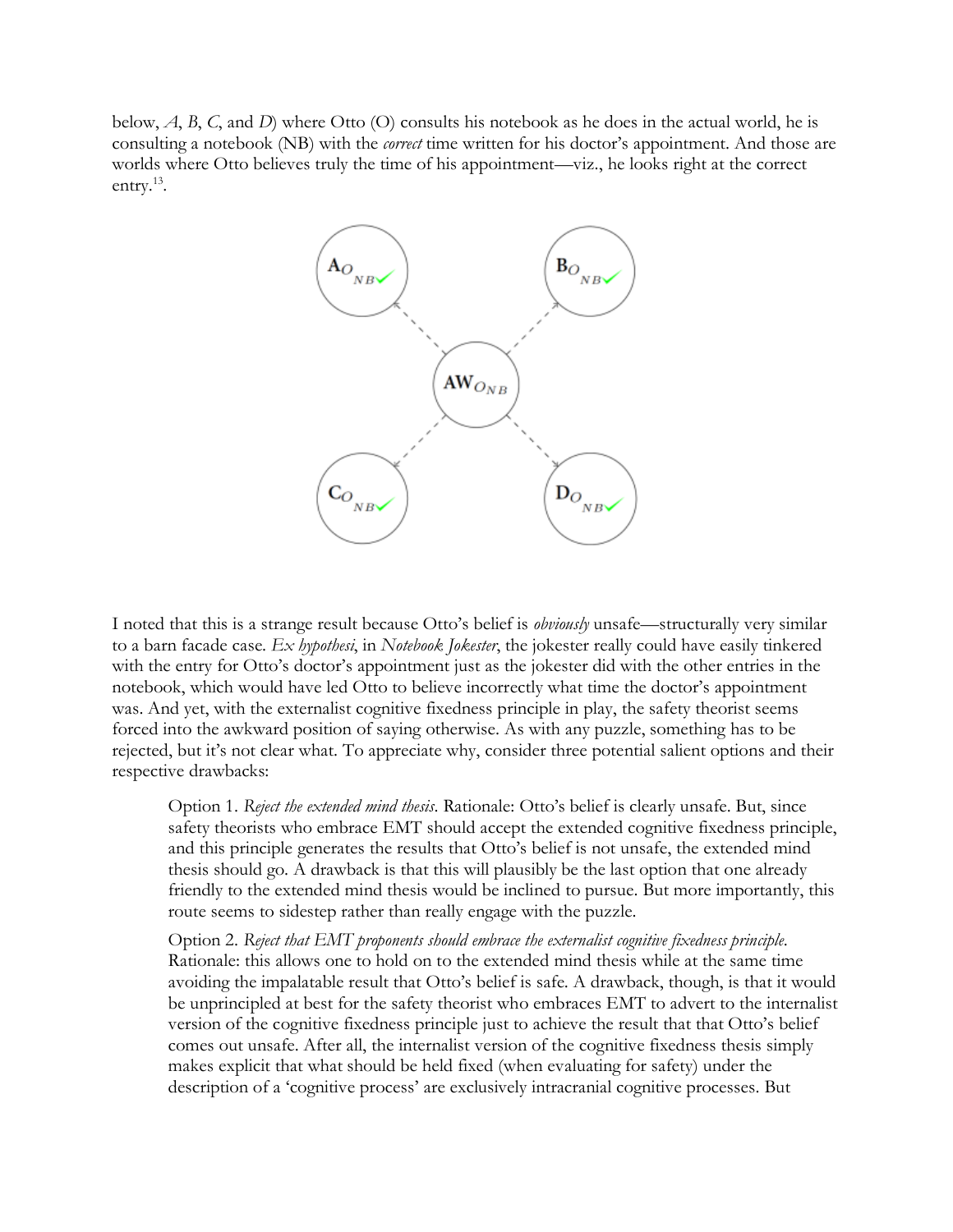embracing this line, for the EMT theorist, is tantamount to purporting to embrace a position while theorising in a way that suggests otherwise.

Option 3. *Deny that Otto's belief in Notebook Jokester is unsafe*. Rationale: like Option 1, this is a quick way out of the puzzle. However, this line is really a nonstarter; at least, to pursue this line, one would need to defend the position that Otto couldn't easily have been wrong, given the relevant way he formed the belief, while maintaining that (for example) in paradigmatic instances of unsafe belief which seem closely structurally similar—viz., barn facade cases the protagonists have unsafe beliefs.

# **3. 'Extended' epistemic luck: new philosophical problems**

In this section, I want to suggest why cases like *Notebook Jokester* raise some additional perplexities for traditional thinking about knowledge, luck and safety, beyond the puzzle sketched in §2. In particular, in §3.1, I'll show how such 'extended luck' challenge the familiar intervening/environmental luck distinction; in §3.2 I raise and reply to an objection to the epistemic significance of such cases as raised in recent work by Benjamin Jarvis (2015), and in §2.3, I close by outlining a further kind of problem brought about by the interfacing of epistemic luck and the extended mind, which I call the retroindication problem.

# **3.1 Taxonomising epistemic luck**

In the mainstream literature on epistemic luck, there is a distinction due to Pritchard (2005) between two *kinds* of knowledge-undermining (i.e., veritic) epistemic luck: *intervening* and *environmental*. This distinction is useful in marking two structurally different kinds of Gettier cases<sup>14</sup>. 'Intervening luck' undermines knowledge when the unsafety of the target belief is due to luck intervening 'between the agent and the fact' in a way that is not present in cases where the unsafety of a target belief is simply a matter of her being in an environment where she easily could have been mistaken. For example, in Gettier's (1963) famous original cases, there is a disconnect between the justification the agent has for the target belief and what causes the belief to be true, a disconnect that is then regained by luck<sup>15</sup>. By contrast, in barn-facade-style cases (e.g., Ginet 1975; Goldman 1976), the unsafety of the target belief does not owe to any such disconnect. For instance, in Ginet's (1975) original case, nothing goes ostensibly awry. The hero in question forms a perceptually grounded belief that there is a barn in front of him, having looked directly at a genuine barn. The source of the unsafety of the belief is just down to the individual being in the environment she is in, one in which she is surrounded by fakes. In nearby worlds, she looks at a fake rather than a real barn and believes falsely.

*Question*: in *Notebook Jokester*, is the truth of Otto's unsafe belief about his doctor's appointment a matter of intervening or environmental luck? As it turns out, neither answer is wholly satisfying.

In one respect, the answer seems to be *environmental*. Consider that in the barn facade case—the paradigmatic environmental luck case—the hero looks at an actual barn in a circumstance under which he easily could have looked at a fake and believed falsely. And Otto's situation in *Notebook Jokester* is arguably very similar. Because the jokester overlooks Otto's doctor's appointment belief, leaving it intact and accurate, this particular piece of information is much like the 'real barn' in the barn facade case—viz., with some abstraction: one looks to something accurate which is surrounded by what is inaccurate and which one easily could have looked to. The setback, however, with this diagnosis, is this: while the safety theorist adverting to a cognitive internalist cognitive fixedness thesis can unproblematically help herself to it, the proponent of EMT can not. After all, if you are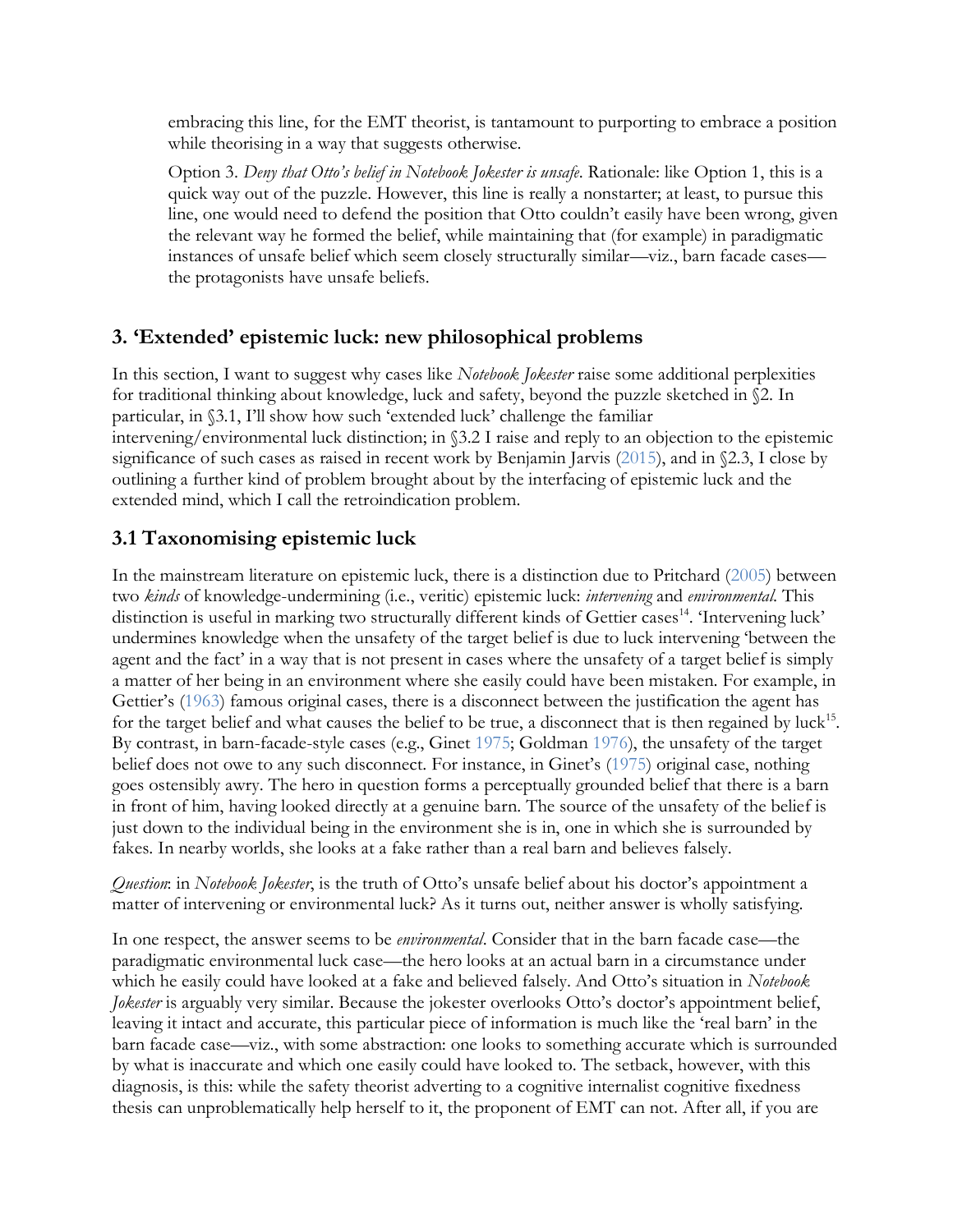an EMT theorist, it's hard to see why Otto should be described as in a bad *environment*. Unlike barns, the entries in his notebook—no matter what their state—are internal to his cognitive life.

The alternative of course is to think of the case instead as one where the unsafety of Otto's belief is more akin to a case of intervening luck. However, this description is problematic as well; it's not the case that there is a disconnect between the justification the agent has for the target belief and what causes the belief to be true, as is characteristic of intervening luck cases. In this respect, unsafe beliefs, in extended mind cases, would appear to require some kind of modification for a taxonomy of kinds of knowledge-undermining luck proposed initially against a tacit commitment to cognitive internalism.

# **3.2 Jarvis's (2015) bio-jokester**

Consider the following 'bio-twist' on *Notebook Jokester*, due to Benjamin Jarvis (2015, 468):

**Bio-Jokester**: Otto\* (without Alzheimer's) has a normally functioning biological memory, which he consults to determine when his doctor's appointment was today, and ends the correct time, noon, is what he (at least seems) to remember. Unbeknownst to Otto\*, his memory has been systematically altered by a jokester, who used pharmaceuticals and subliminal suggestion to plant false memories about his other appointments that day, making Otto\* inclined to believe that they are an hour earlier than he used to believe. The jokester, however, overlooked the doctor's appointment, leaving the original and correct time registered in Otto\*'s memory.

With reference to this creative 'intracranial twist' on the case, Jarvis casts doubt on whether cases like *Notebok Jokester* point to any special epistemological significance of extended mind cases, *per se*. In particular, Jarvis questions whether the fact that *Notebook Jokester* is an extended mind case is itself relevant either to the kind of puzzle proposed at the end of §2 or to the taxonomical problem concerning environemntal and intervening luck canvassed §3.1. He reasons, with reference to his above *Bio-Jokester* case, that cases that do not feature radically extended cognition (i.e., by the lights of the extended mind thesis) should generate the same kinds of epistemological issues. This is because Jarvis says that he doesn't see 'any reason to think that there should be a difference in verdict between JOKESTER and BIO-JOKESTER' (2015, 468).

While I am sympathetic to some extent with Jarvis' worry, I want to explain why I think the thrust of the worry can be resisted. Let me now be clear about what I grant and do not grant. I grant that that Jarvis's case appears to have as much import as *Notebook Jokester* does for our theorising about the environmental/intervening distinction, as per §3.1. In short, and for reasons that mirror what was noted about *Notebook Jokester*, if the target belief is unsafe, in Jarvis's *Bio-Jokester* case, it does not fit neatly in either the environmental nor the intervening category. This is, I think, additional evidence for supposing that views that advert to this distinction (for instance, as it plays an important role in recent debates about knowledge-how and understanding<sup>16</sup>) will need to clarify exactly how it is to be drawn.

However, I want to now pose a dilemma to Jarvis's diagnosis of *Bio-Jokester*. The dilemma, in short, is this: Firstly, there is reason to reject Jarvis's conclusion that the cases are in fact epistemically symmetrical, because there are reasons to suppose that Otto's belief in *Notebook Jokester* is unsafe (this was, to be clear, something that I argued that the EMT theorist who adverts to an externalist fixedness principle can't account for) where as Otto\*'s belief in *Bio-Jokester* is (despite initial appearances) very plausibly *actually* safe. However—and here is the crux of the dilemma—if one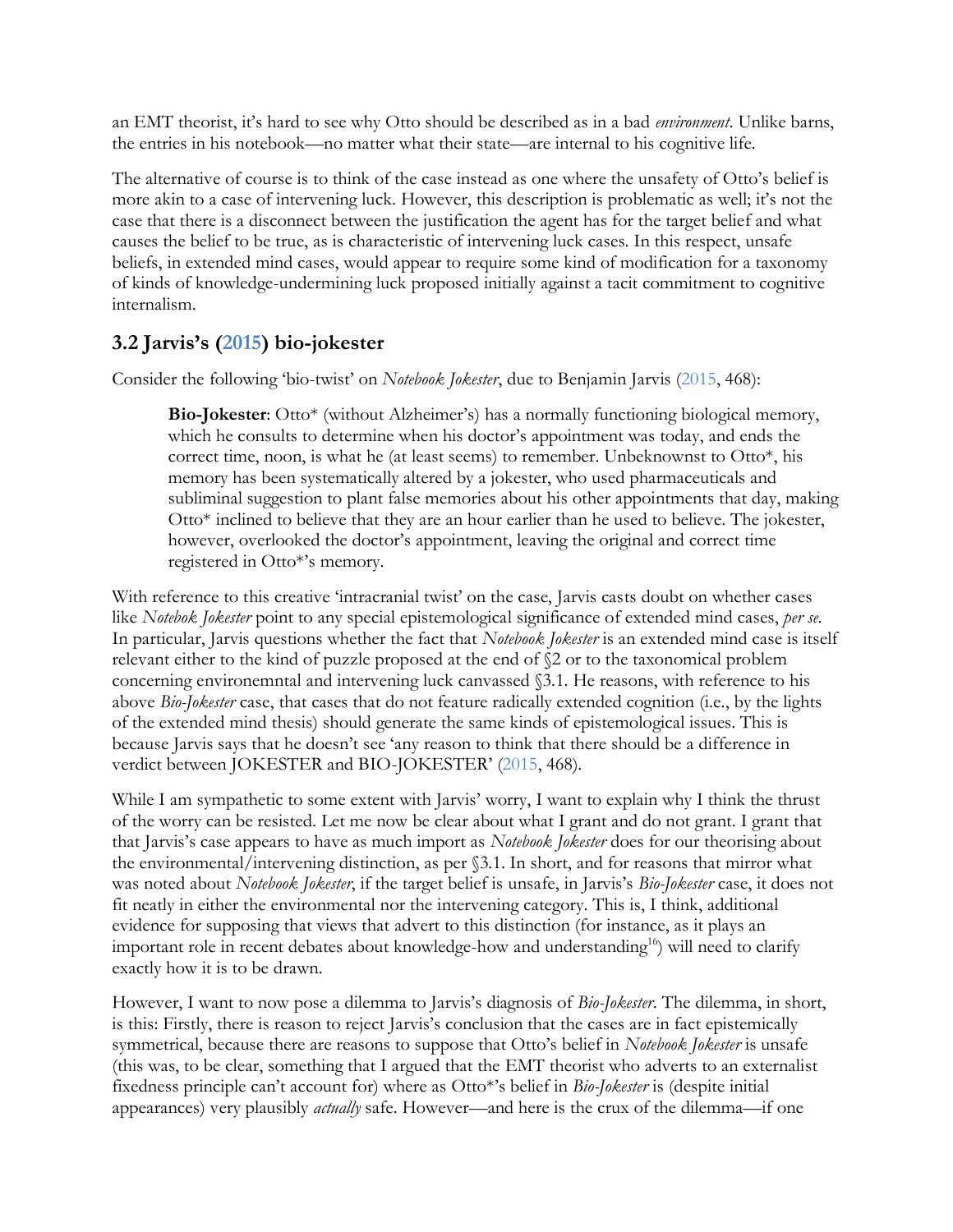were to adjust the details of the *Bio-Jokester* case so as to control for this epistemic difference, then *Bio-Jokester* comes apart from *Notebook Jokester* in a diferent epistemic respect—viz., it will (more so than *Noteook Jokewster*) be plausibly diagnosed as a case of an unsafe belief due to intervening luck.

In order to defend this dilemma, it's important to see why, despite initial appearances, Otto\*'s belief in *Bio-Jokester* is plausibly actually safe and in this respect differs from *Notebook Jokester*, whose belief ought to be diagnosed as unsafe. Consider that Otto\*'s belief in his doctor's appointment in *Bio-Jokester* is unsafe only if Otto really would (given the description of his belief forming in the actual world) believe falsely in nearby worlds. But it's this point that is dubious in a way that it's not in *Notebook Jokester*. Remember that, in *Bio-Jokester*, it is a feature of the case that Otto\* is storing the information relevant to organising his life in biomemory. Operating under the assumption that Otto\* is appropriately epistemically vigilant, he will—like other individuals in normal circumstances—rely on *metacognitive virtues* (see, for instance, Morton 2004; Sosa 2015), in light of which Otto will be sensitive to certain kinds of abberations and incoherences. For instance, we can assume that in the default case, if Otto\* attempts to retrieve one of the memories that was altered by pharmaceuticals and subliminal suggestion, he will be (upon locating the memory) be sensitive to how this fails to cohere with his other beliefs; normally functioning metacognitive faculties will plausibly 'flag' such beliefs, so that the individual does not simply automatically endorse it. This fact militates against the 'unsafety' verdict for the doctor's appointment belief in *Bio-Jokester*; even if Otto\*'s doctor's appointment belief is affected by the jokester in near-by worlds, it's not clear that (with properly functioning metacognitive virtues) in thoser worlds if Otto <sup>∗</sup> retrieved that entry, he would actually endorse its content, and thereby, believe falsely. Whereas, the same is not the case in *Notebook Jokester*, where, if the content of the doctor's appointment entry was altered by a jokester, it's hard to see how Otto would be in any position to flag this in a relevantly analogous way that would prevent him from automatically endorsing its content.

Of course—and here is the rest of the dilemma—one might suppose this disanalogy could be controlled for. Simply revise the case of *Bio-Jokester* so that the pharmaceuticals and subliminal inception have further deleterious effects on Otto\*'s memory—viz., effects that undermine not just some of his diary entries. Rather, we could suppose the pharmaceuticals and subliminal messages disable his meta-cognitive virtues so that Otto\* is in no position anymore to spot incoherences between the beliefs which are tampered with by the jokester and other beliefs he holds.

This move attains the result that Otto\*'s belief in *Bio-Jokester* will be unsafe. But it gets this result at the cost of raising a further disanology: as soon as we revise *Bio-Jokester* in the fashion just described, *Bio-Jokester* (unlike *Notebook Jokester*) begins to look like a pretty clear case of intervening epistemic luck. Otto\* after all would be using a now-thoroughly defective cognitive process, one riddled pretty comprehensively with pharmaceuticals and sublimation, which happens to issue a true belief on a particular occasion. In light of this dilemma, I think *Notebook Jokester* continues to raise philosophical problems for the safety theorist which can't so easily be mimicked by intracranial analogue cases.

# **3.2 Luck, fixedness and the retroindication problem**

I want to now briefly sketch as final philosophical issue relevant to anti-luck epistemology—what I call the retroindication problem—which is uniquely raised by extended luck cases. The details of the retroindication problem might be easiest to appreciate by running a 'high-tech' variation on *Notebook Jokester*; call this 'Glitchy iCloud':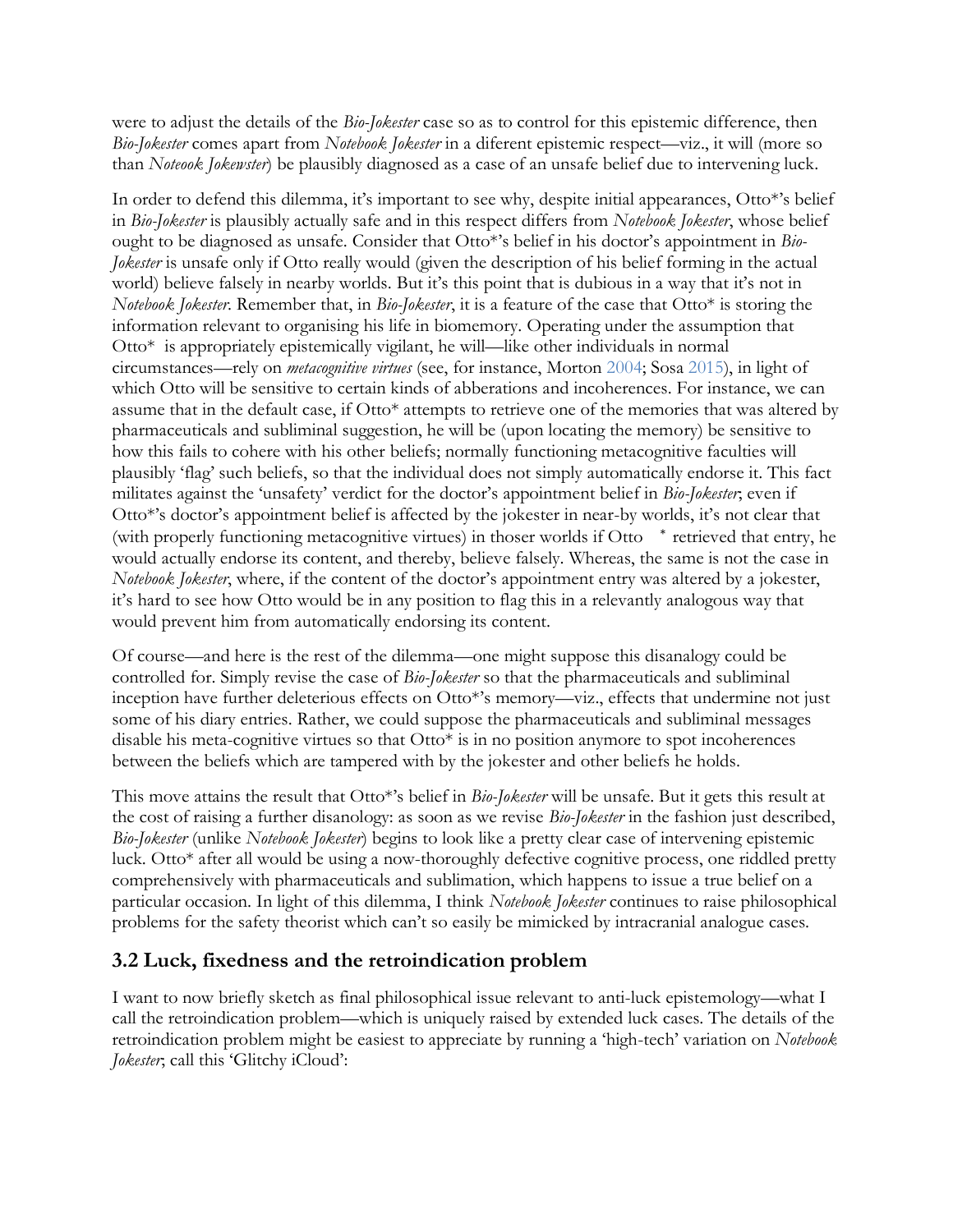*Glitchy iCloud*: Otto\*\* consults his iPhone's Apple Calendar to determine when his doctor's appointment was today, and finds the correct time, noon, written in the the online diary. Unbeknownst to Otto\*\*, an iCloud glitch has affected all of Otto\*\*'s Apple Calendar entries; however, a further glitch which counteracts the original glitch prevents the original glitch from tampering with just the doctor's appointment entry.

Provided Otto's notebook is part of his extended cognitive process in *Notebook Jokester*, so is Otto\*\*'s iPhone in *Glitchy iCloud*—and indeed, high-tech formulations of Otto are standard fare in the extended cognition literature<sup>17</sup>. With reference to the extended cognitive fixedness principle, which safety theorists inclined to the extended mind thesis should embrace, the extended cognitive process which Otto\*\* employs in the actual world—viz., a process that includes the iPhone—must be held fixed in all worlds when we assess whether Otto\*\*'s belief continues to be true. The retroindication problem is that, even if we hold this fixed, certain *other* things could happen in such worlds which, if these things were to happen, they would cause Otto\*\*'s relationship with the iPhone to *no longer count as an extended cognitive process anymore*, by the lights of extended cognition, thus retroindicating that the process that includes the iPhone should not be held fixed in such worlds. This is a problem for evaluating safety that is unique to extended mind cases.

To make the retroindication problem more concrete, just add some further detail to *Glitchy iCloud*. Conider that, for the purpose of evaluating the safety of Otto\*\*'s belief in the actual (*Glitchy iCloud*) world, some worlds will be worlds where the following is true: the glitch (which we hold fixed, as is, as part of the state of Otto\*\*'s mind) will cause a media campaign against Apple, one which has as a consequence that Otto\*\* (in such worlds) is constantly exposed to news stories and testimony according to which he is told *not* to trust any information on an Apple device. In such worlds, Otto\*\* subjects all entries on his iPhone calendar to intense critical scrutiny and does not automatically endorse the information stored in the calendar.

But in worlds where Otto\*\* fundamentally mistrusts his iPhone, Otto\*\*'s interaction with the it *no longer qualifies* (at least, by Clark's light's) as an extended cognitive process; Otto\*\* will be, in short, not relying on the device anymore in a way that is analogous to the way we rely on biomemory in the intracranial case. But if this is right, then it retroindicates that Otto\*\*'s extended process (from the actual world) should *not* (and contrary to the externalist cognitive fixedness thesis) be assumed to be the cognitive process that he employs at such worlds; the entries in the online calendar, in such worlds, are no longer part of a *cognitive* process.

The retroindication problem, thus, calls into question the coherence of maintaining the externalist cognitive fixedness principle, by revealing how what counts (by the lights of EMT) as an extended cognitive process in the actual world may not be exportable to all worlds *as* an extended cognitive process. This is a further issue, generated by extended mind cases, that I think deserves attention by philosophers interested in the anti-luck ramifications of radically extended cognition.

# **4. Concluding remarks**

The connections between the extended mind thesis, in the philosophy of mind and cognitive science, and mainstream epistemology, are still in early days<sup>18</sup>. Here my aim has been to raise what I think are some of the more interesting philosophical issues the extended mind thesis poses for the specific area of epistemology concerned with the relationship between knowledge and luck. I've argued that on at least one natural way of thinking about this relationship, in terms of safety, the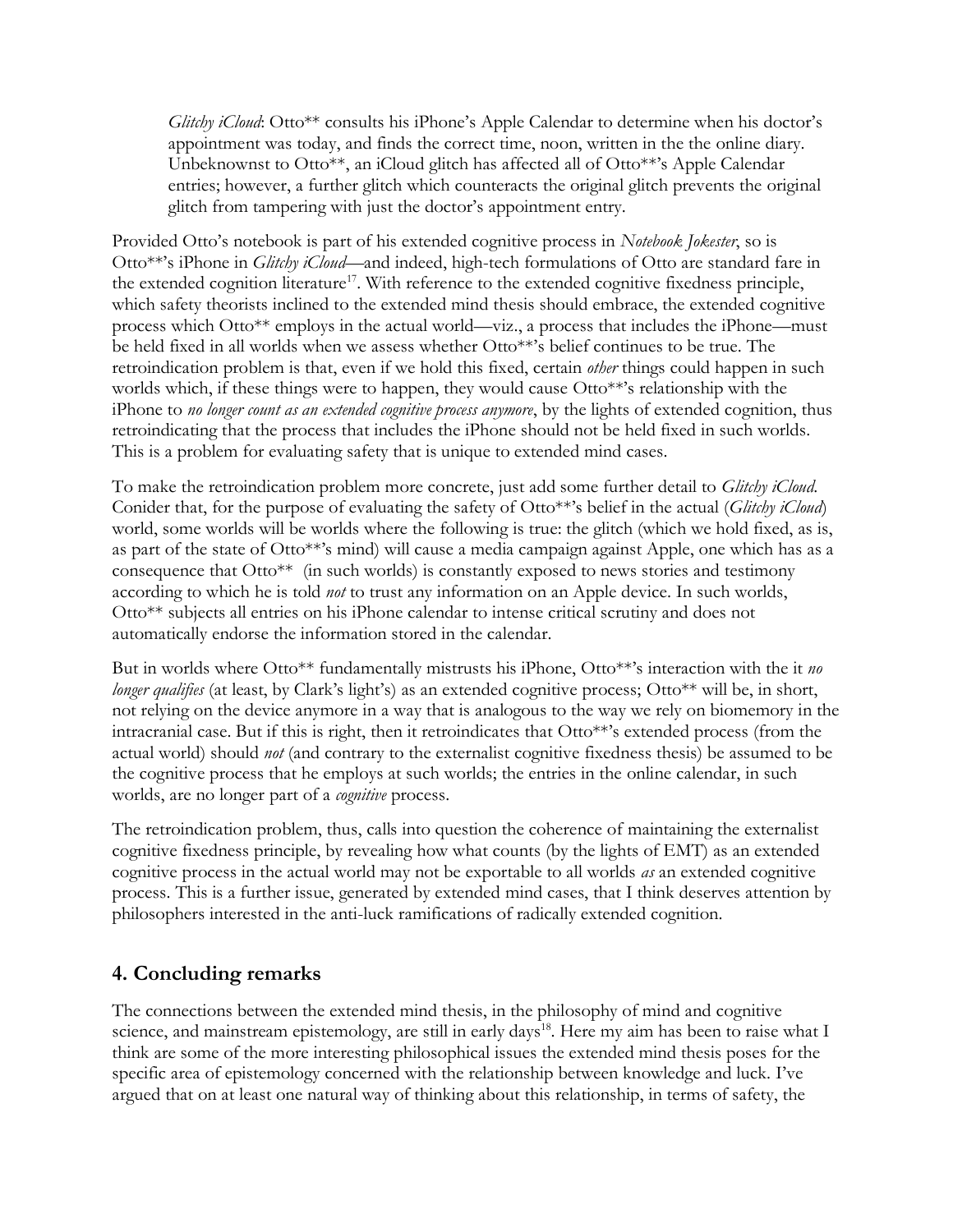extended mind thesis generates some new perplexities. In particular, I've argued that EMT proponents ought to, when assessing the safety of a target belief, embrace a version of the cognitive fixedness thesis that comports with the EMT conception of what should be held fixed under the description of a cognitive process in the actual world.

However, I've shown that once a suitably 'externalist' fixedness principle is in play, it's hard to maintain intuitive judgments about safety, and furthermore, it becomes less clear how we should distinguish between environmental and intervening epistemic luck, a distinction that is much more straightforward in cases where what's fixed under the description of a cognitive process is the intracranial cognitive process employed in the actual world. I've considered and responded to some challenges to the significance of the kind of puzzles I've raised, and I concluded by raising yet another problem—the retroindication problem—which I think extended-mind-friendly safety theorists must grapple with. I have not attempted to solve the problems I've raised here. I am, as of yet, not convinced what the right way forward will be to address them. My more modest aim is to show that extended mind cases have important and interesting import for how we theorise about knowledge and luck, and to make explicit where some of these points of interest lie.

#### **References**

Adams, F and Aizawa K (2001). "The Bounds of Cognition." *Philosophical Psychology* 14 (1): 43–64.

——— (2008) *The Bounds of Cognition*. Blackwell.

——— (2010) "Defending the Bounds of Cognition." In *The Extended Mind*, edited by Richard Menary. MIT Press.

Bondy, P. and Pritchard, D. (forthcoming) "Propositional Epistemic Luck, Epistemic Risk, and Epistemic Justification." *Synthese*, 1–10. doi[:10.1007/s11229-016-1262-2.](https://doi.org/10.1007/s11229-016-1262-2)

Broncano-Berrocal, F. (2015) "Luck as Risk and the Lack of Control Account of Luck." *Metaphilosophy* 46 (1): 1–25.

——— (2016) "Epistemic Luck." *Internet Encyclopedia of Philosophy*.

Carter J.A. (2013) "Extended Cognition and Epistemic Luck." *Synthese* 190 (18): 4201–14.

Carter J.A., and Broncano-Berrocal, F. (2017) "Epistemic Luck." In *Routledge Encyclopedia of Philosophy*, edited by Tim Crane, 1–15. Routledge.

Carter, J. Adam, and Peterson, M. (2017) "The Modal Account of Luck Revisited." *Synthese* 194(6): 2175-2184.

Carter, J. Adam, and Pritchard, D. (2015a) "Knowledge-How and Cognitive Achievement." *Philosophy and Phenomenological Research* 91 (1): 181–99.

——— (2015b) "Knowledge-How and Epistemic Luck." *Noûs* 49 (3): 440–53.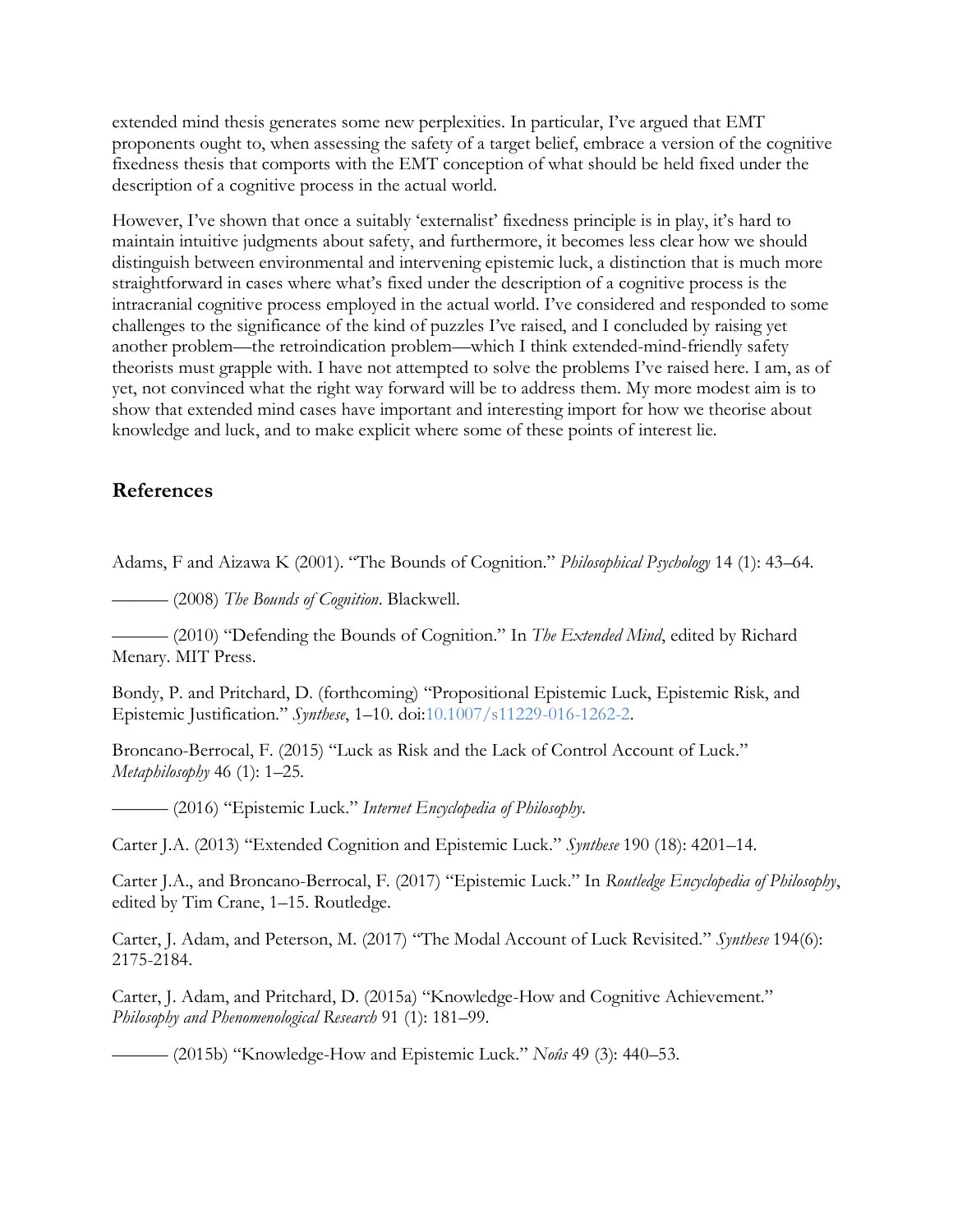Carter, J.A. Gordon, E.C. and Palermos, S.O. (2015) "Extended Emotion." *Philosophical Psychology* 29 (2): 198–217.

Carter, J.A, Kallestrup, J, Palermos, S.O and Pritchard, D. (2014) "Varieties of Externalism." *Philosophical Issues* 24 (1): 63–109.

Church, I.M. (2013) "Getting Lucky with Gettier." *European Journal of Philosophy* 21 (1): 37–49.

Clark, A. (2003) *Natural-Born Cyborgs: Minds, Technologies and the Future of Human Intelligence*. Oxford University Press.

——— (2008) *Supersizing the Mind: Embodiment, Action, and Cognitive Extension: Embodiment, Action, and Cognitive Extension*. Oxford University Press.

Clark, A. and Chalmers, D. (1998) "The Extended Mind." *Analysis* 58 (1): 7–19.

Coffmann, E.J. (2007) "Thinking About Luck." *Synthese* 158 (3): 385–98.

Engel, M. (1992) "Is Epistemic Luck Compatible with Knowledge?" *Southern Journal of Philosophy* 30  $(2): 59 - 75.$ 

Gettier, E. (1963) "Is Justified True Belief Knowledge?" *Analysis* 23 (6): 121–23.

Ginet, C. (1975) *Knowledge, Perception and Memory*. Dordrecht: D. Reidel Publishing Company.

Goldman, A. (1976) "Discrimination and Perceptual Knowledge." *Journal of Philosophy* 73 (20): 771– 91.

Greco, J. (2004) "A Different Sort of Contextualism." *Erkenntnis* 61 (2-3): 383–400.

Hales, S.D. (2014) "Why Every Theory of Luck Is Wrong." *Noûs*. doi: 10.1111/nous.12076

Hutchins, E. (1995) *Cognition in the Wild*. MIT press.

Jarvis, B. (2015) "Epistemology and Radically Extended Cognition." *Episteme* 12 (4): 459–78.

Lackey, J. (2008). "What Luck Is Not." *Australasian Journal of Philosophy* 86 (2): 255–67.

Luper-Foy, S. (1984) "The Epistemic Predicament: Knowledge, Nozickian Tracking, and Scepticism." *Australasian Journal of Philosophy* 62 (1): 26–49.

Menary, R. (2006) "Attacking the Bounds of Cognition." *Philosophical Psychology* 19 (3): 329–44.

Moore, G. E. (1993) *G.E. Moore: Selected Writings*. Routledge.

Morton, A. (2004) "Epistemic Virtues, Metavirtues, and Computational Complexity." *Noûs* 38 (3): 481–502.

Palermos, S.O. (2011) "Belief-Forming Processes, Extended." *Review of Philosophy and Psychology* 2 (4). Springer: 741–65.

Pritchard, D. (2005). *Epistemic Luck*. Oxford University Press.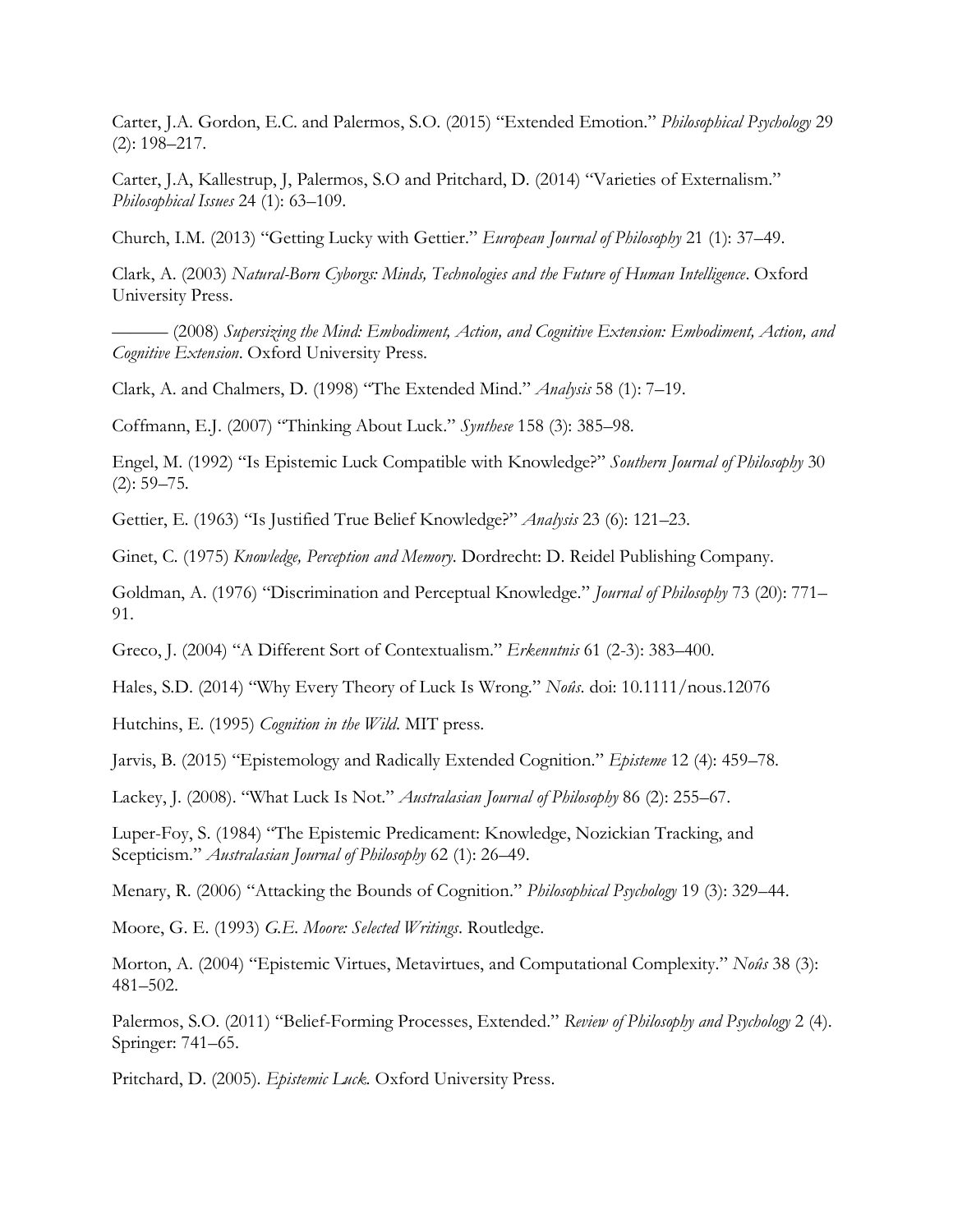——— (2007) "Anti-Luck Epistemology." *Synthese* 158 (3). Springer: 277–97.

——— (2010) "Cognitive Ability and the Extended Cognition Thesis." *Synthese* 175 (1). Springer: 133–51.

——— (2013) "There Can Not Be Lucky Knowledge." In *Contemporary Debates in Epistemology*, edited by Matthias Steup and John Turri, 152–64. Blackwell Oxford.

——— (2014) "The Modal Account of Luck." *Metaphilosophy* 45 (4-5): 594–619.

——— (2015a) "Anti-Luck Epistemology and the Gettier Problem." *Philosophical Studies* 172 (1): 93– 111.

——— (2015b) "Risk." *Metaphilosophy* 46 (3): 436–61.

——— (Forthcoming) "Epistemic Risk." *Journal of Philosophy*.

Riggs, W. (2009) "Luck, Knowledge, and Control." In *Epistemic Value*, edited by Pritchard, Haddock, and Millar, 204–21. Oxford: Oxford University Press.

Sainsbury, R.M. (1997) "Easy Possibilities." *Philosophy and Phenomenological Research* 57 (4): 907–19.

Sosa, E. (1999) "How to Defeat Opposition to Moore." *Noûs* 33 (13): 141–53.

——— (2015) *Judgment and Agency*. Oxford: Oxford University Press.

Sutton, J. (2010) "Exograms and Interdisciplinarity: History, the Extended Mind, and the Civilizing Process." In *The Extended Mind*, edited by Richard Menary. Cambridge: MIT Press.

Williamson, T. (2000) *Knowledge and Its Limits*. Oxford University Press.

Wilson, R.A. (2000) *The Mind Beyond Itself*. New York: Oxford University Press.

Zagzebski, L. (1994) "The Inescapability of Gettier Problems." *The Philosophical Quarterly* 44 (174): 65–73.

Zimmerman, M.J. (1987) "Luck and Moral Responsibility." *Ethics* 97 (2): 374–86.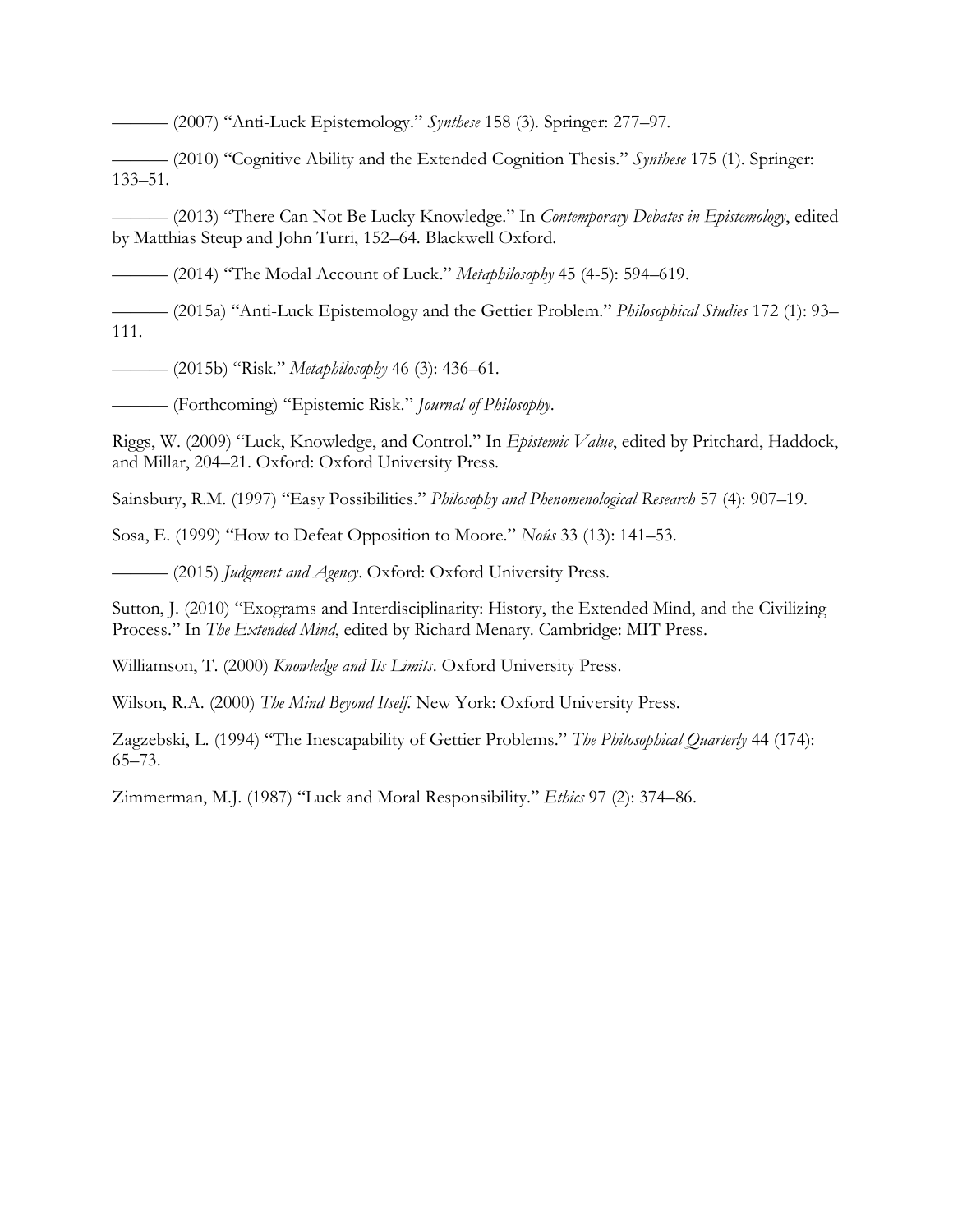#### **NOTES**

<sup>1</sup> For discussion on this point, see Church (2013), Pritchard (2015a), Carter and Broncano-Berrocal (2017, sec. 1), and Broncano-Berrocal (2016, sec. 1c).

<sup>2</sup> Consider one very liberal reading of 'true by luck': *S*'s belief that *p* is true by luck iff it's a matter of luck *that p is true*. The anti-luck platitude, unpacked in this way, says that if *S* knows a proposition, then it is not it's a matter of luck *that p is true*. But this is obviously false given that we know all sorts of improbable propositions. Let *p* be the proposition *I was just dealt a royal flush in Texas Hold 'Em poker!* Suppose *p* is true, and thus that you were dealt a hand of cards the probability of which your being dealt was just 0.0032%, a frequency of 1 in 4,324 hands. After the cards are all dealt and the royal flush sits clearly on the table, you obviously *know* it's a royal flush. It's improbability or disconnection from your skill is by the by.

<sup>3</sup> See here Engel (1992, 66–72), Pritchard (2005, 136) and Greco (2004, 398).

<sup>4</sup> The modal account is not uncontroversial. For example, according to the lack-of-control account of luck, an event is lucky for a given agent just when it is significantly enough beyond that agent's control (see, for example, Broncano-Berrocal 2015; Coffmann 2007; Riggs 2009; Zimmerman 1987). While the modal account will be helpful for illustrative purposes, in light of the points that will be made here about the cognitive internalism and the extended mind thesis, similar conclusions to those I'll draw in §3 could be reframed in terms of the lack-of-control account of luck. For some recent scepticism about either of these accounts of luck, see Lackey (2008) and Hales (2014).

<sup>5</sup> E.g., Pritchard (2014). For a recent modification of this account in light of some objections raised to previous formulations, see Carter and Peterson (forthcoming). See also (Pritchard 2015b; Forthcoming) for presentations of Pritchard's recent transition from anti-luck epistemology to anti-risk epistemology. <sup>6</sup> See also Pritchard (2013).

<sup>7</sup> For a more detailed discussion of evidence and luck, in connection with the propositional/doxastic justification distinction, see Bondy and Pritchard (forthcoming).

<sup>8</sup> Sherlock, for example, could evaluate evidence against Moriarty in normal conditions, or he could evaluate this evidence while under the influence of crystal DNT, a drug that causes generally reliable but believable hallucinations. If the hallucination-infused evaluation of the evidence led Sherlock to believe Moriarty was guilty, then (unlike in the normal good case) Sherlock would be in no better a position, epistemically, than the Duke of Devonshire who, in a case noted by Moore (1993, 189), 'once dreamt that he was speaking in the House of Lords and, when he woke up, found that he was speaking in the House of Lords'.

<sup>9</sup> For a sample of some recent challenges to cognitive internalism, see for example Clark and Chalmers (1998), Clark (2008), Sutton (2010), Hutchins (1995), Palermos (2011), Menary (2006) and Wilson (2000).

<sup>10</sup> Clark (2008) grants that, just as in the case of ordinary biological memory, the availability and portability of the resource of information should be crucial (see for discussion also Carter, Gordon, and Palermos 2015). Accordingly, Clark provides a set of functionalist criteria that must be satisfied by non-biological candidates for inclusion into an individual's mind: 1) 'That the resource be reliably available and typically invoked'. 2) 'That any information thus retrieved be more-or-less automatically endorsed. It should not usually be subject to critical scrutiny [...] It should be deemed about as trustworthy as something retrieved clearly from biological memory'. 3) 'That information contained in the resource should be easily accessible as and when required' Clark (2008, 46). <sup>11</sup> Not all strategies of resisting cognitive internalism involve endorsing the full extended mind thesis. For example, the embedded cognition thesis is arguably more conservative than the extended mind thesis while nonetheless parting ways with cognitive internalism. For a taxonomy of various varieties of cognitive (and epistemic) externalism and their relationship to one another, see Carter et al. (2014).

<sup>12</sup> Note that we can abstract from this case to form a kind of recipe for generating similar cases, including 'high tech' versions of the case. For instance, just suppose Otto is storing his information not in a notebook but in his Apple Calendar on his iPhone; further, suppose a computer glitch affects all of his entries but, due to a further glitch which counteracts the original glitch, prevents the original glitch from tampering with the doctor's appointment entry. I consider a case of this sort in §3.3.

<sup>13</sup> After all, in most worlds where Otto consults his notebook, replete with the correct entry, he believes truly. This much is part and parcel with the thought that Otto is simply a vigilant user of his notebook (as is necessary to meet